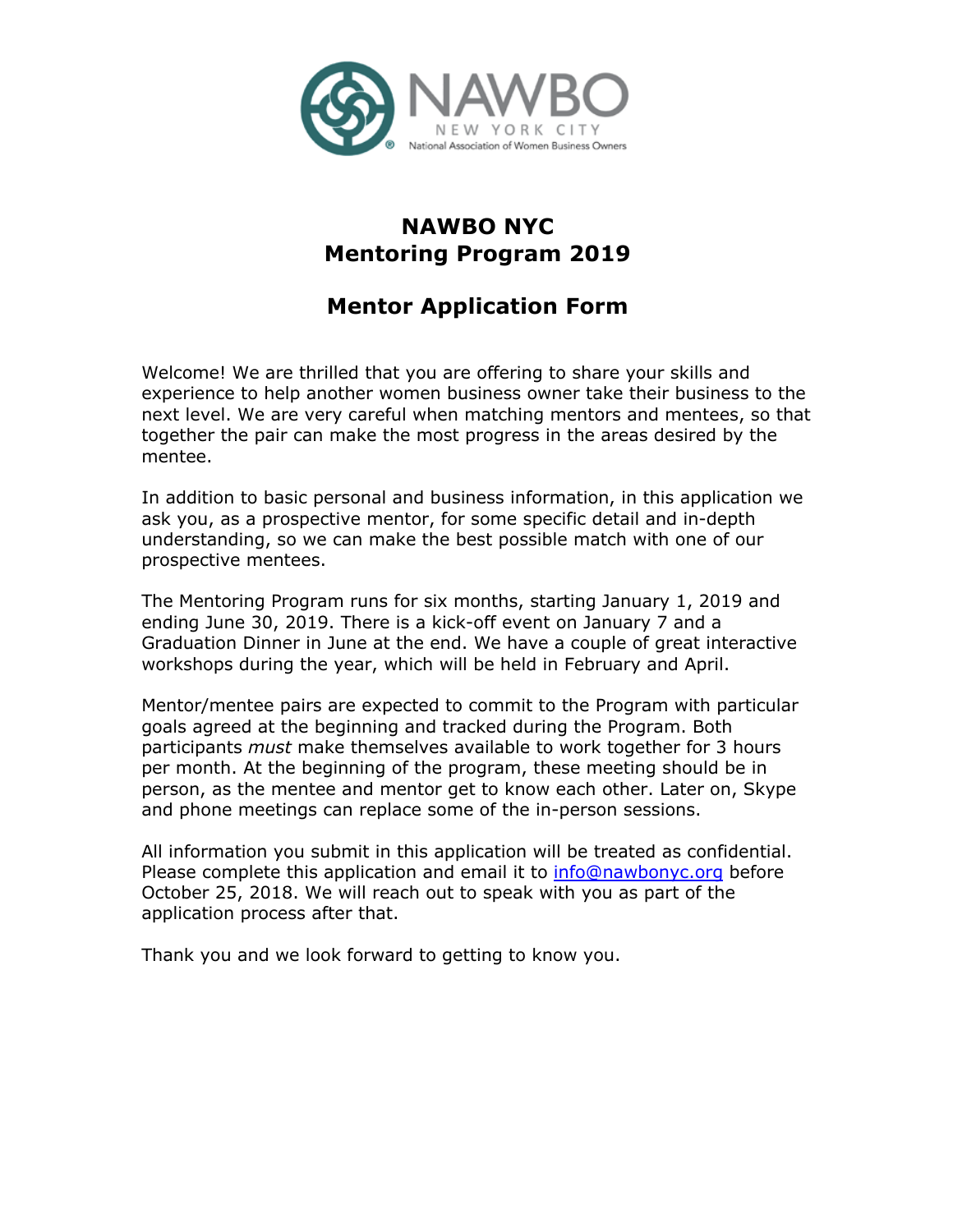

#### **BASIC INFORMATION**

| Name                    |  |
|-------------------------|--|
| Email Address           |  |
| Cell Phone              |  |
| <b>Business Name</b>    |  |
| Website Address         |  |
| <b>Business Address</b> |  |
| <b>Business Phone</b>   |  |

### **BUSINESS INFORMATION**

| Product/Service Offering<br>Description                          |  |
|------------------------------------------------------------------|--|
| Tagline and Elevator Pitch                                       |  |
| Years in Business                                                |  |
| Workforce and mix -<br>number of employees and or<br>freelancers |  |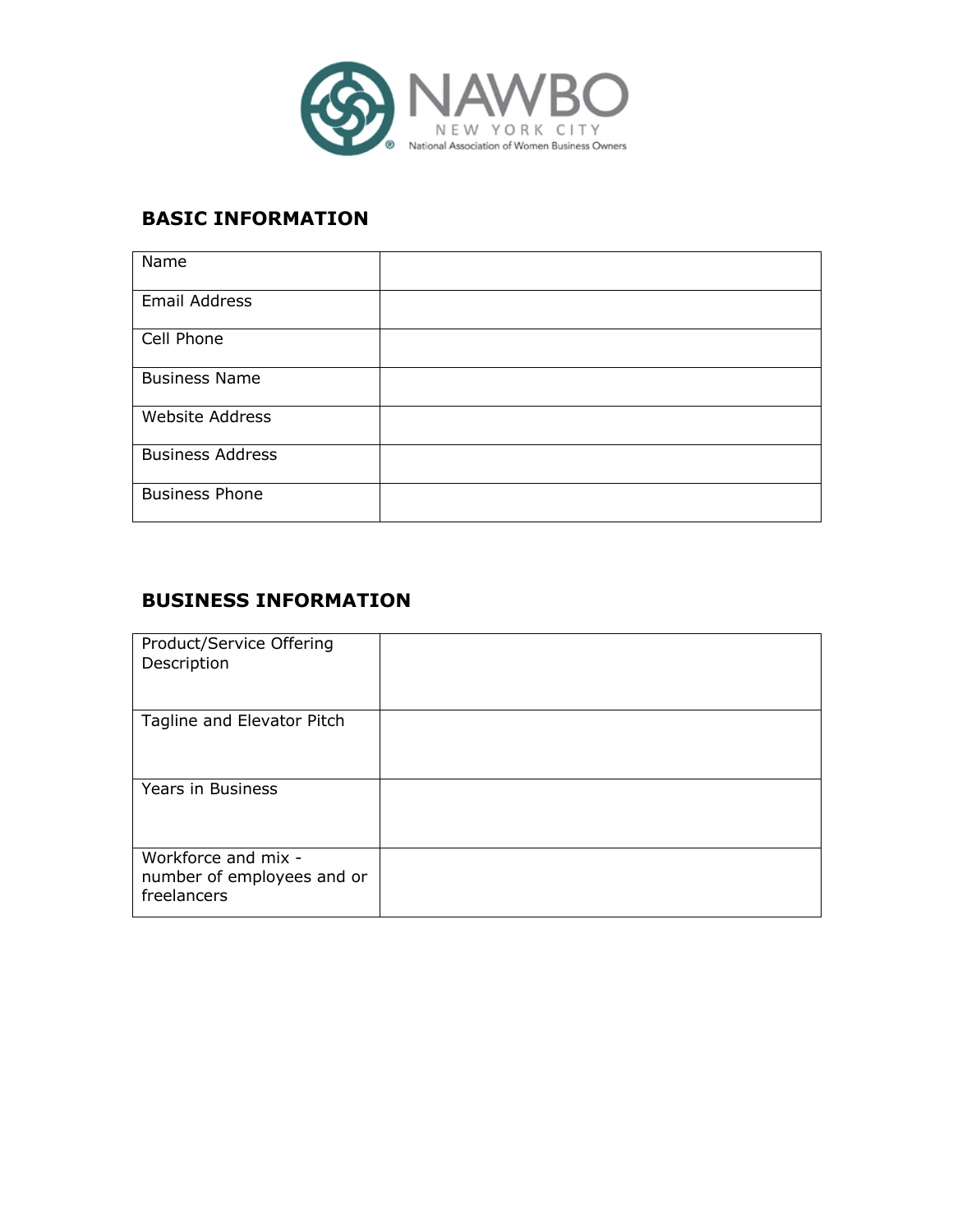

#### **MENTOR-MATCHING RELATED SPECIFICS**

| What do you consider your<br>strengths in relation to your<br>own business?                                                                                               |  |
|---------------------------------------------------------------------------------------------------------------------------------------------------------------------------|--|
| Where do you think you<br>could help a mentee most<br>specifically grow her<br>business?                                                                                  |  |
| What is your interest in<br>being a mentor in this<br>Mentoring Program?                                                                                                  |  |
| How would you consider<br>your mentorship to have<br>been a success?                                                                                                      |  |
| What kind of working style<br>do you have, such as: very<br>proactive OR engaged but<br>like to be prompted OR<br>prefer someone who wants<br>detailed tasks to complete? |  |
| Have you dealt mostly with<br>consumer-facing businesses<br>or has your experience<br>mostly been business-to-<br>business?                                               |  |
| What else can you tell us<br>that will help us match you<br>with the right mentor?                                                                                        |  |